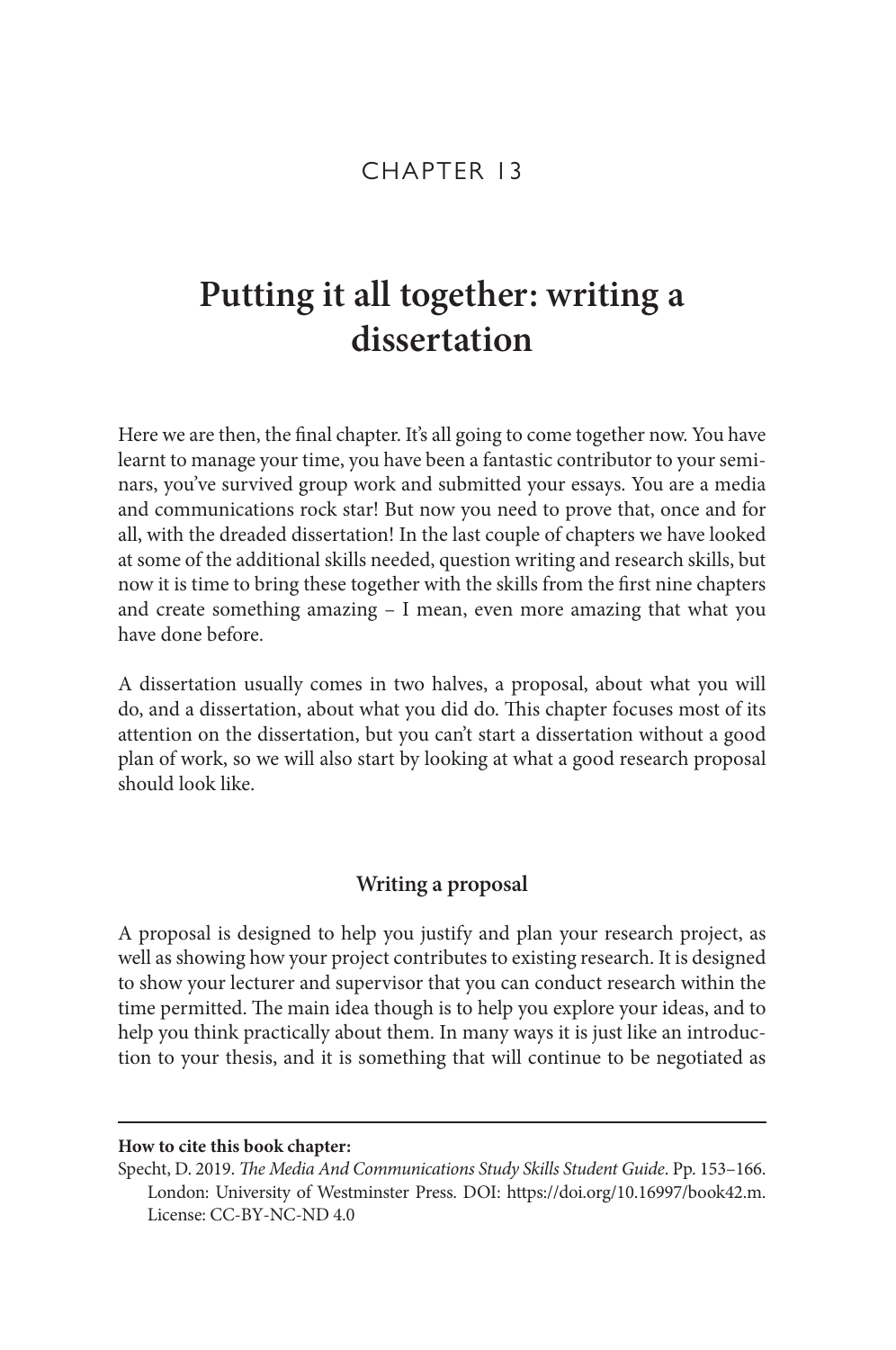you progress to the project. So, make it the best you can, but also remember it is just the start of the journey. Also, be aware that there might be differences in requirements depending on your course, so you should be sure to check these before getting started.

### **Avoid anxiety when starting a research project**

- $\checkmark$  Establish a writing schedule.
- $\checkmark\,$  Begin by free writing.
- $\checkmark$  Keep a small notebook with you to write down ideas as you have them.
- $\checkmark$  If it is easier, record yourself speaking about ideas
- $\checkmark$  In a big project, try using different documents on your computer for different sections
- $\checkmark$  Start with more 'clear cut' sections first.

### **Parts of a proposal**

Again, this may differ between courses, so you should check with those who run your degree, but in general a dissertation proposal contains many of the same elements as the dissertation itself. These are (in order);

 $\circ$  A (working) title

**TOP TIPS** 

- o Introduction/background
- $\circ$  Purpose/aims/rationale/research questions
- $\circ$  Review of literature
- $\circ$  Methodology
- { Plan of work
- { Reference list
- $\circ$  Proposed further reading

While many of these are the same as those in the full dissertation, they will of course be shorter than in the final thesis and your proposal will be in the future tense, because it is your plan. Here is a closer look at each of these parts.

### **Creating a working title**

Your title should tell your readers your research topic and indicate the type of study you will conduct. At the proposal stage, it is a good idea to make your title the same as your research question, this will help you focus all your work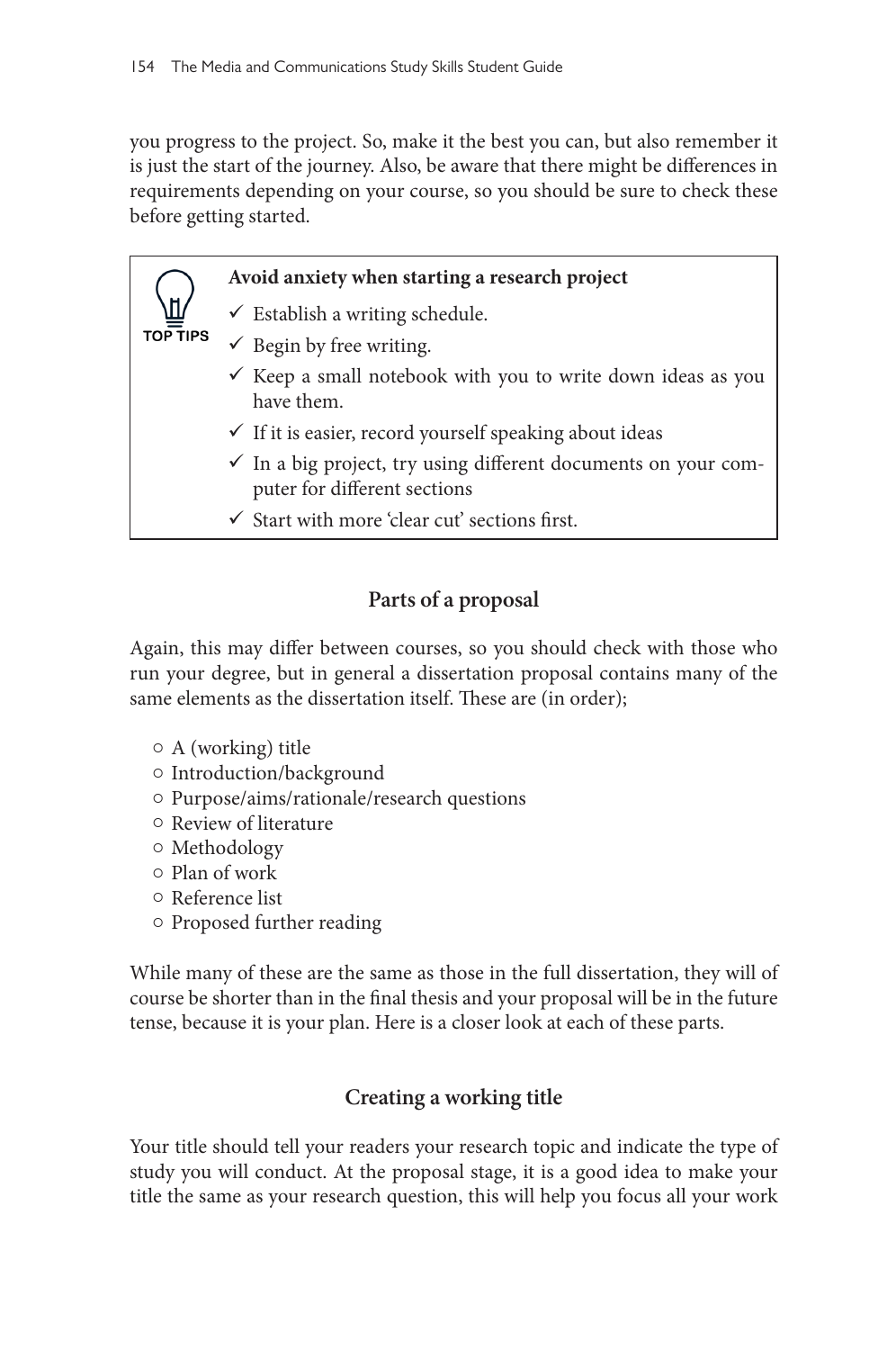and give structure to the proposal. Better still, it will give those reading and marking your proposal an instant idea of what the research is going to be about.

### **Introduction/background**

This is designed to establish the general territory of your work, and to describe the broad foundations of your study. You are now positioning yourself as the expert (yay!) in this field, so you need to provide sufficient background for readers. You should also be introducing the general scope of your project, this will also be in the title, but here you will expand on this much more and explain why you are examining those people or that region and why you have chosen that time-frame. Finally, your introduction should include some really good signposting (see chapter 7) and by this I mean giving an overview of the sections of the dissertation that are to come.

## **Example of a context paragraph**

In a year in which the United States, under Trump, has scrapped their Internet Privacy Law (Lee, 2017), all the while decrying, in an ill-informed manner, wiretapping (MacAskill, 2017),when the UK's Home Secretary, Amber Rudd has called for an equally illinformed backdoor to WhatsApp (Haynes, 2017), and German parents are told to destroy their children's dolls amid spying fears (Oltermann, 2017), it perhaps seems strange to turn to a book first published in 1964 to help understand the world around us. While it is important to recognize that the world is somewhat different to the 1960s, and that Snowden, in particular, shed a new light on the way in which the war on terror has driven securitization (Lyon, 2015). To really fully understand the modern surveillance state, it is imperative to examine the ongoing conditions of its birth (Jordan, 2015). Huxley, Orwell, and Foucault classically provide the foundation for much of the historical narratives in surveillance studies (Marx, 2016), but the 1960s provided a political climate that would ensure surveillance and privacy would become deeply embedded in our capitalist society and commercial social media platforms (Dwyer, 2016).

> *Specht (2017). In-text citations in reference list at end of chapter.*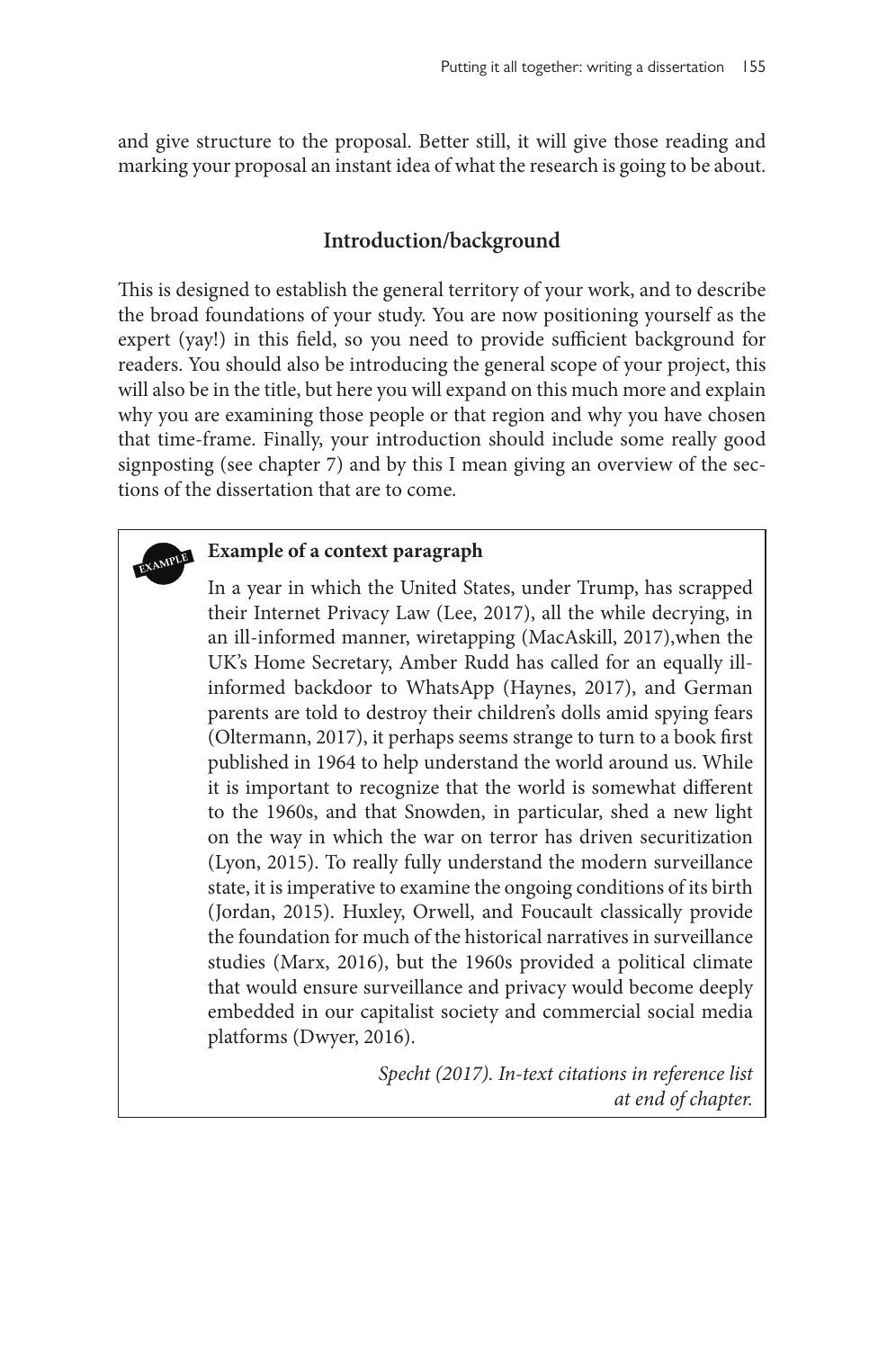### **Purpose/aims/rationale/research questions**

This is part of the introduction and background, but is so important is deserves its own space. Here you explain the goals and research objectives of the study, as well as show the original contributions of your study to the wider research community. Remember, as scary as it might seem, you are now moving towards being the expert in this field. You should also be providing a more detailed account of the points summarized in the introduction, as well as a wellinformed rationale for the study. You can also help make your scope very clear by discussing what your study will not address. Here too, it is advised to restate the research question, make it clear and stand out, perhaps on a separate line – this is the most important sentence in the whole proposal/dissertation, make sure it isn't lost. You may also need to define some of the key words or concepts in this section to make is really clear to the reader what you mean, this is especially true of things like 'social media' or 'Web 2.0'.

**EXAMPLE** Focusing on protests against the gold mining company La Colosa in Tolima Department, this article aims to contribute to this field by addressing the questions of (1) whether and how Colombian SMOs use digital and social media in protesting against adverse effects of the mining industry in Colombia, (2) whether these technologies create the critical mass to fight the mining company, and (3) whether they enhance horizontal leadership and knowledge structures. After presenting the contextual background and methodology employed, we address these questions in the 'Results' section. We then discuss the potential of digital and social media in mining protests. The conclusion answers the research questions and discusses the implications.

*Specht and Ros-Tonen (2017)*

### **Literature review**

Many of your essays will be written a little like a literature review, but your proposal/dissertation will have a very specific part covering this. A literature review is really just focused reading, but the only way for you tutors to know you have done the specific reading is for you to write about it. A literature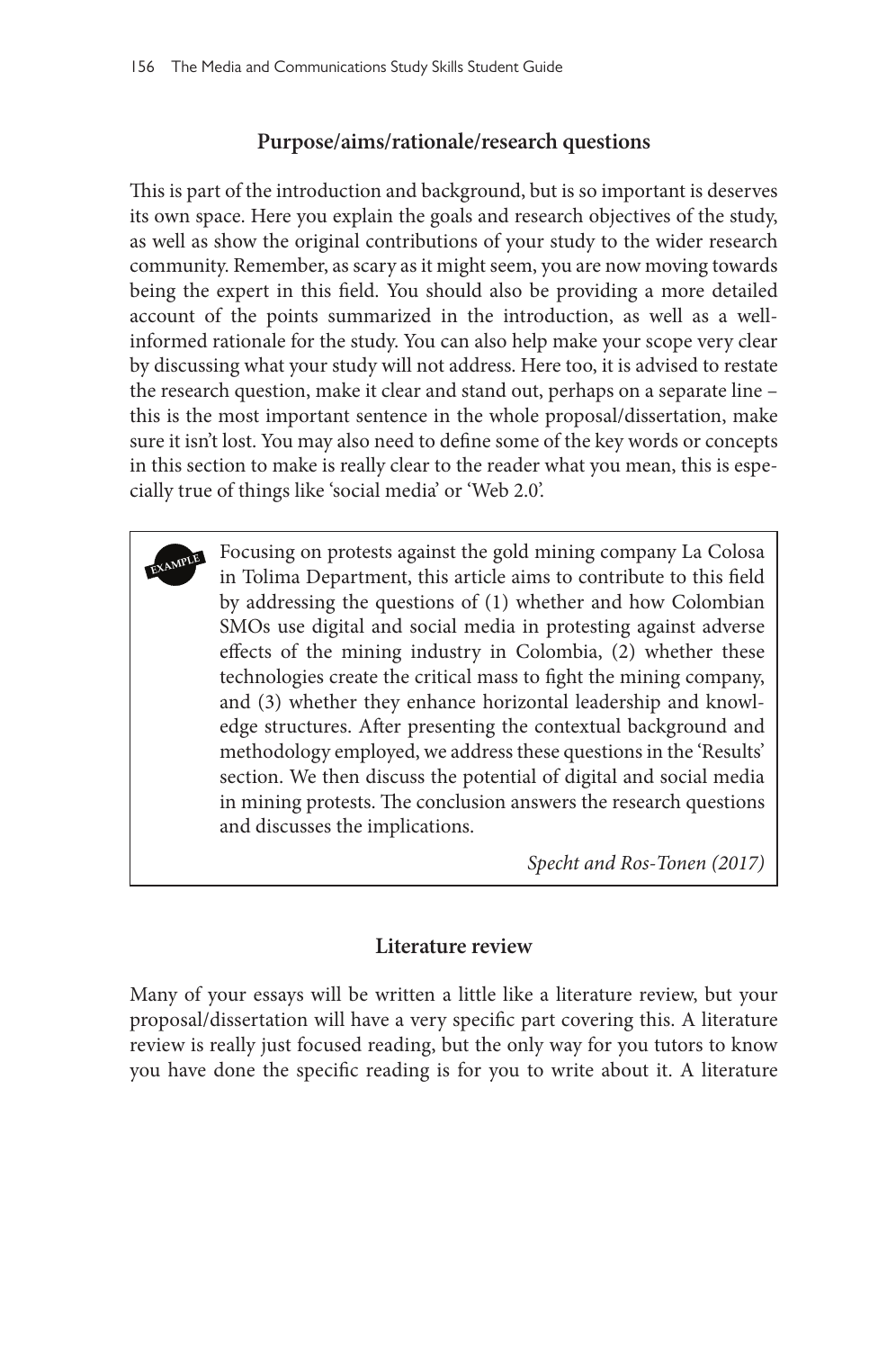review is based upon the ideas that other people have already had about the topic you are studying. These ideas are normally presented in books and journal articles, but can also be in films and other resources, and are normally based on research and on primary data or sources. Your job is to give an overview of what has already been published on a topic, but you are doing more than just providing a list of what is available, and you also need to do more than just give a set of summaries; instead you need to use all your skills as a reader, critic and sythensizer that we have learnt though the book thus far, to create a critical analysis of the field. And as American writer and novelist Lisa See reminds us:



The literature review helps you to enlarge your knowledge about the topic, and this is very important, but it also shows you have a number of skills, especially those involving looking for and selecting appropriate reading material. It also shows that you can apply your critical reading, and critical writing skills to the things you have read. The main thing to do in a literature review is to find all the articles related to your topic and then to use summarizing and synthesizing to show your knowledge of these texts and how they fit together as part of the bigger conversation around the topic, highlighting what is, and what isn't, already known about a topic.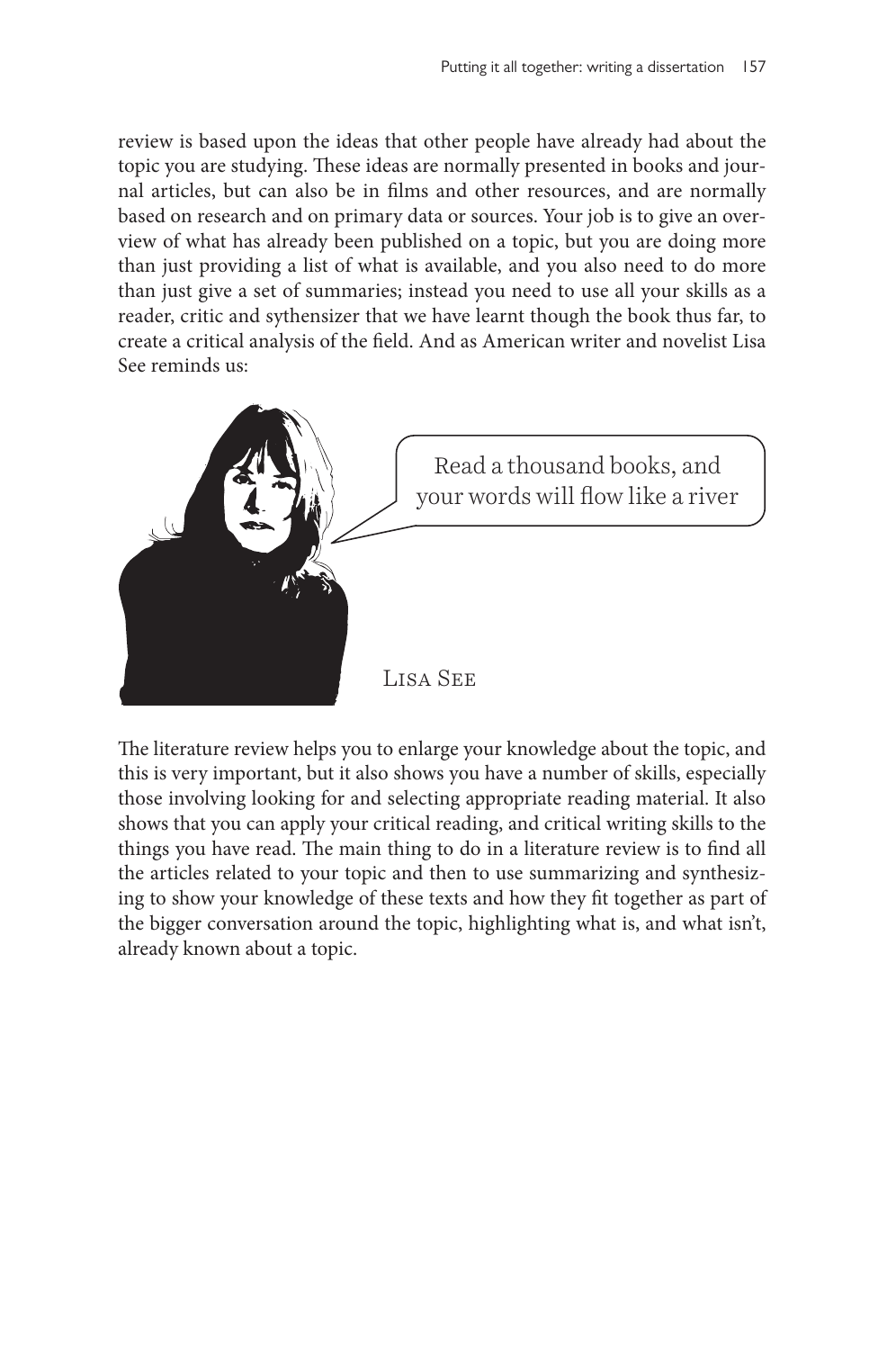| Chronological approach                                                                                                                                                                                                                                                                                                                                                                                                                                                                                                                                                             | Thematic approach                                                                                                                                                                                                                                                                                                                                                                                                                                                                                                                                                                                                               |  |
|------------------------------------------------------------------------------------------------------------------------------------------------------------------------------------------------------------------------------------------------------------------------------------------------------------------------------------------------------------------------------------------------------------------------------------------------------------------------------------------------------------------------------------------------------------------------------------|---------------------------------------------------------------------------------------------------------------------------------------------------------------------------------------------------------------------------------------------------------------------------------------------------------------------------------------------------------------------------------------------------------------------------------------------------------------------------------------------------------------------------------------------------------------------------------------------------------------------------------|--|
| Describe each work or idea in<br>order of when they were written -<br>starting with the earliest available<br>information.<br>$\checkmark$ Good for showing how ideas or<br>methodologies have changed over<br>time.<br>$\checkmark$ Start by putting your sources/<br>readings in date order.<br>$\checkmark$ Group together ideas and sources<br>from the same time period and<br>examine if there are common<br>themes.<br>$\checkmark$ Write about the commonalities<br>and disputes at that time period,<br>and then move to the next one,<br>until you reach the modern day. | Write about themes or theoretical<br>concepts related to your topic.<br>$\checkmark$ Group your readings by theme,<br>making sure everything is<br>relevant to the topic of your<br>thesis.<br>$\checkmark$ Use your skills of synthesis to<br>draw those ideas together, and<br>to highlight disagreements<br>(you need to do more than<br>summarize).<br>$\checkmark$ Time might still be important,<br>but isn't the key to the shape of<br>the literature review.<br>$\checkmark$ Make new ideas clear to the reader.<br>$\checkmark$ Use subheadings to show you are<br>moving to a new topic (but don't<br>use too many). |  |

You can write your literature review using one of the following approaches:

To help you write the literature review, group different ideas and thoughts together into topics (see chapter 4), and use your skills in summarizing and synthesizing (chapter 8), and your knowledge of paragraph structures (chapter 7) to help you bring those ideas together in a critical way. Finally borrow the linking and connecting words from chapter 10, to join all the paragraphs together. And whatever you do, please, avoid writing 'author one says this, author two says that'. You can though tell the reader where research is lacking, but do be careful to ensure you have done sufficient reading before you claim that an idea is missing.

| TTOID | × Do not just write a chronological catalogue of all of the<br>sources - instead evaluate and integrate the previous<br>research together.                      |
|-------|-----------------------------------------------------------------------------------------------------------------------------------------------------------------|
|       | × Don't be one sided, as all sides of an argument must be<br>clearly explained, to avoid bias and areas of agreement and<br>disagreement should be highlighted. |
|       | x The literature review should not just be a collection of<br>quotes and paraphrasing from other sources.                                                       |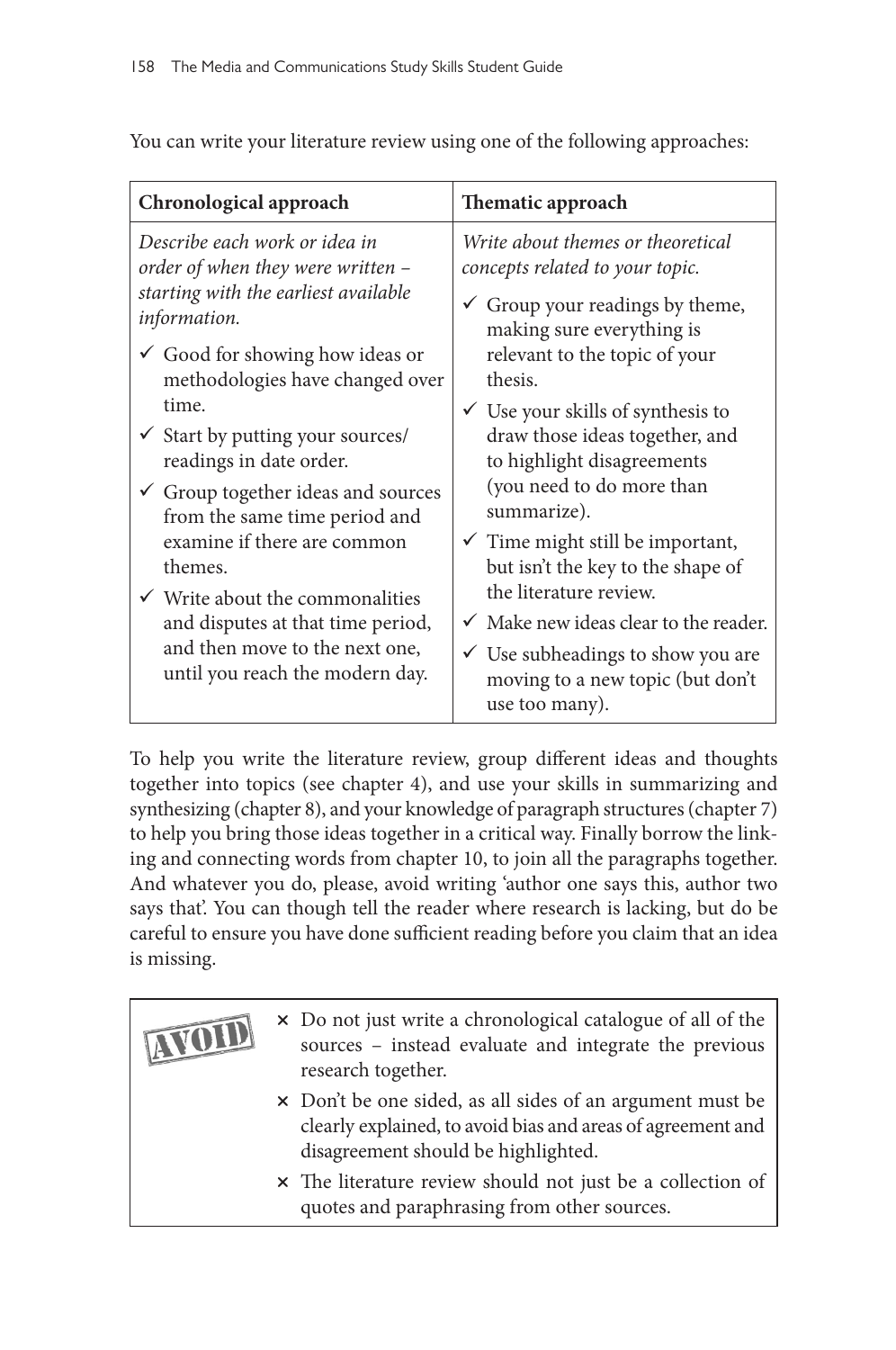Remember, you are entering a scholarly conversation already in progress. The literature review shows that you've been listening and that you have something valuable to say, and to this end you should also keep your language neutral, although you may hedge and use attributive verbs to show your strength of opinion (chapter 9), but you should avoid polemics, praise, and blame.

**EXAMPLE** Knowledge is value-laden and constructed from interests (Hordijk and Baud, 2006: 672); ideas can never be seen as innocent but 'either reinforce or challenge existing social and economic arrangements' (Bryant, 1998: 87). These Foucauldian notions of 'knowledge as power' challenge the much-lauded ability of digital and social media to break down hierarchical structures, create horizontal power and increase political participation through an almost socialist management of knowledge (Castells, 2012; Juris, 2005). There is even 'the risk of furthering inequality if the population of social media users is skewed towards the technologically savvy and those with high human, social, and economic capital' (Valenzuela, 2013: 17). Political ecology has examined the 'politics of knowledge' (Bryant, 1998; Leach and Scoones, 2007; Peet and Watts, 2004) as strategies to construct and politically use multiple knowledges to frame problems and solutions in one's interests – by those in power to justify exclusion of particular groups from access to resources or by those engaged in social action to contest established knowledge and power relations.

> *Specht and Ros-Tonen (2017). In-text citations in reference list at end of chapter.*

### **Methodology**

The methodology means more than just the methods you will use; it is about why you chose those methods and about the details of how you will use them. It should introduce the overall methodological approach and show how this fits the overall research design (Here chapter 12 will be useful). You should also describe the specific methods of data collection and how you intend to analyze and interpret your results (i.e. statistical analysis). One key element often missed by students is making clear the limitations of your research – don't pretend you can do everything. Your time, money and other resources will limit your project, so explain this and give some rationale as to why this is OK.

Everything about your methodology should be explaining why; why is this a good method?; why is it good for your research?; why will you analyze it in that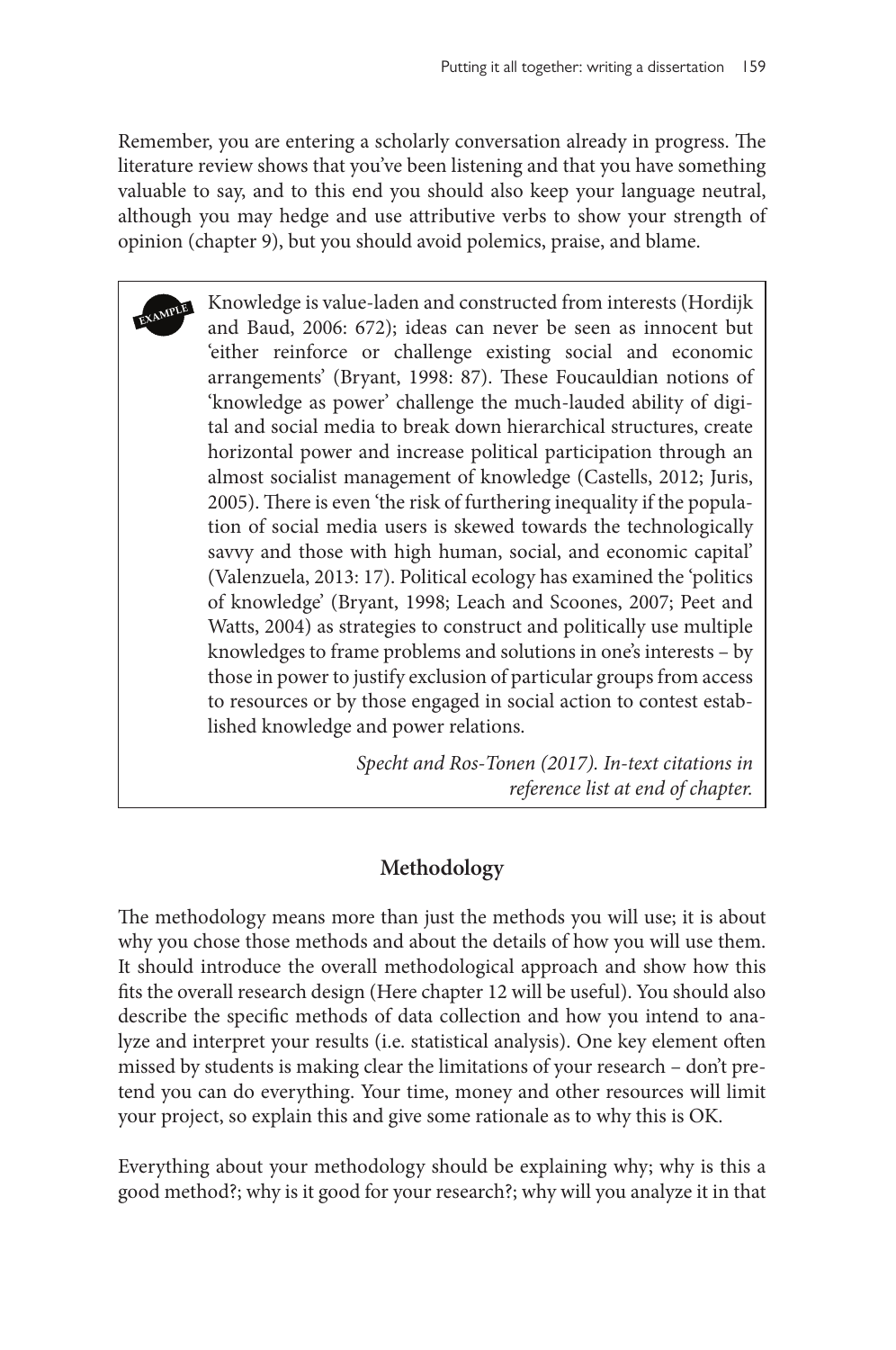way?; why are those limitations acceptable?; why will your results be significant?; why are you using that sample? Why? Why? Why?! Justify your approach by showing how benefits outweigh potential problems.

It is useful to break down your methodology into subsections. These sections may include selection of participants, interview process, profiles, interpretive and analytic framework, methods of qualitative analysis.

This research analyses journalism-related university curricula in the UK through a mixed methods approach. Firstly, a detailed content analysis was conducted in order to ascertain the extent to which vicarious trauma education features in UK universities. The content description of 63 journalism-related courses from of a total 61 universities were inspected with an examination of the specifications of the courses, the names and descriptions of all modules, coupled with reading specifications and prospects available for potential students… Interviews were used to supplement the content analysis data. Conducted face-to-face or via the phone, they took a semi-structured approach. A total of seven interviews were undertaken, chosen because of their position either as a someone who develops journalism curricula, or who works with recent graduates.

*Specht and Tsilman (2018)*

### **Timeline/plan of work**

Here you should demonstrate that it is possible to carry out the planned work within the time limits set by the university and to show that you have taking into consideration dates set by the university, the time it takes to establish interviews or to set up surveys and that you have given yourself sufficient writing up and proof reading time.

### **References and proposed reading**

You should of course include a reference list of all the texts cited in the proposals, and these should follow the referencing style of your institution. Following this, you should provide a list of texts that you haven't yet read, but which you plan to. This will help your supervisor see that your reading is heading in the right direction and they will be able to not only see how prepared you are, but will also be able to help guide you in the right direction. This list too should be in the formal style of your institutions referencing guide (See chapter 4).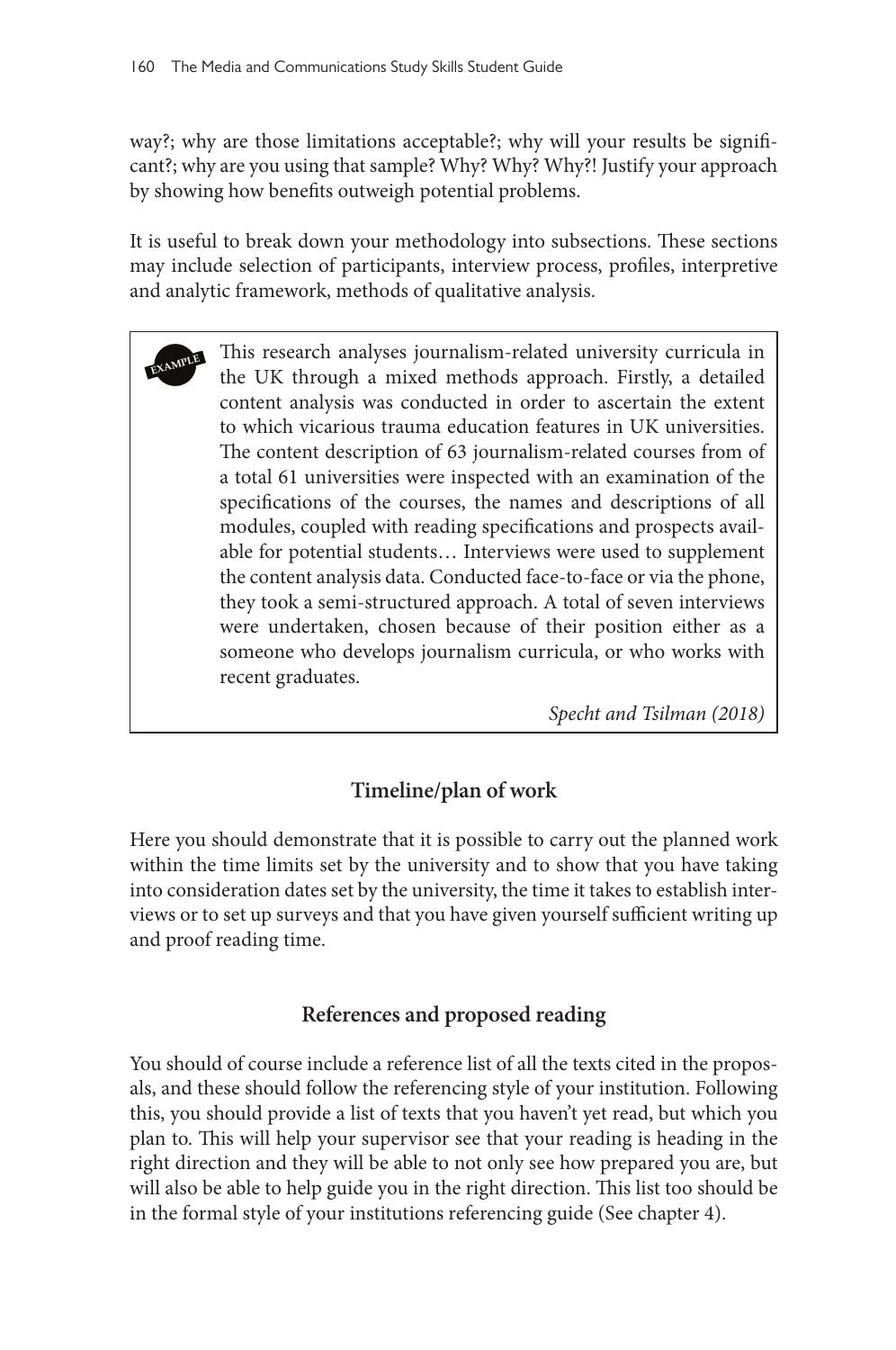Remember, a proposal is always just a working document, they are often graded so you need to make them the best they can be, but you will also change and adapt your project as you progress through your studies. You should consider them to be the beginning of the conversation with your supervisor, and something that will be continually negotiated as you progress through your full dissertation.

\* \* \*

#### **The dissertation**

Now let's look at the dissertation more closely. For this project you will normally be working one-to-one with your supervisor, but it is you who will drive it forwards, and it will bring together all the skills in this book. The dissertation contains all the same things as a proposal, plus a few more, and is much more detailed about what you have been researching. Let's start by looking at the structure of a dissertation. At the start, it has a title page, acknowledgements, contents pages, lists of tables, and an abstract. At the end it will have appendices, references and a glossary. But we will deal with these later, they are the fancy bits – let's start with the main parts of the project. See figure 13.1 for an overview.

We have looked at the parts from introduction to methodology in the proposal section. In your dissertation you will expand on these significantly, but the gist of them is the same – of course now your methodology is in the past tense, about what you *have* done, rather than what you plan to do. For the full dissertation we need to add the following:

#### **Results and discussion**

The way that you display your results will depend a lot on how you collected your data. If you have carried out mostly quantitative work then you will need to use charts and tables to show what you have found, and beyond this you should employ some statistical analysis to show if your results are truly significant or not (eek, that's the hard maths… but it is the stuff that will get you the highest grades). If you have done qualitative research, then you might find that your results and discussion are written together as one section where you extract thoughts from interviews or other methods to support your ideas. The important thing though is that however you display your results, your discussion must go beyond describing them. Instead it should analyze them. Use the analytical reading and writing skills from earlier chapters to question your own results in relation to the literature from your literature review. You might like to think about your discussion section as a kind of advanced compare and contrast essay,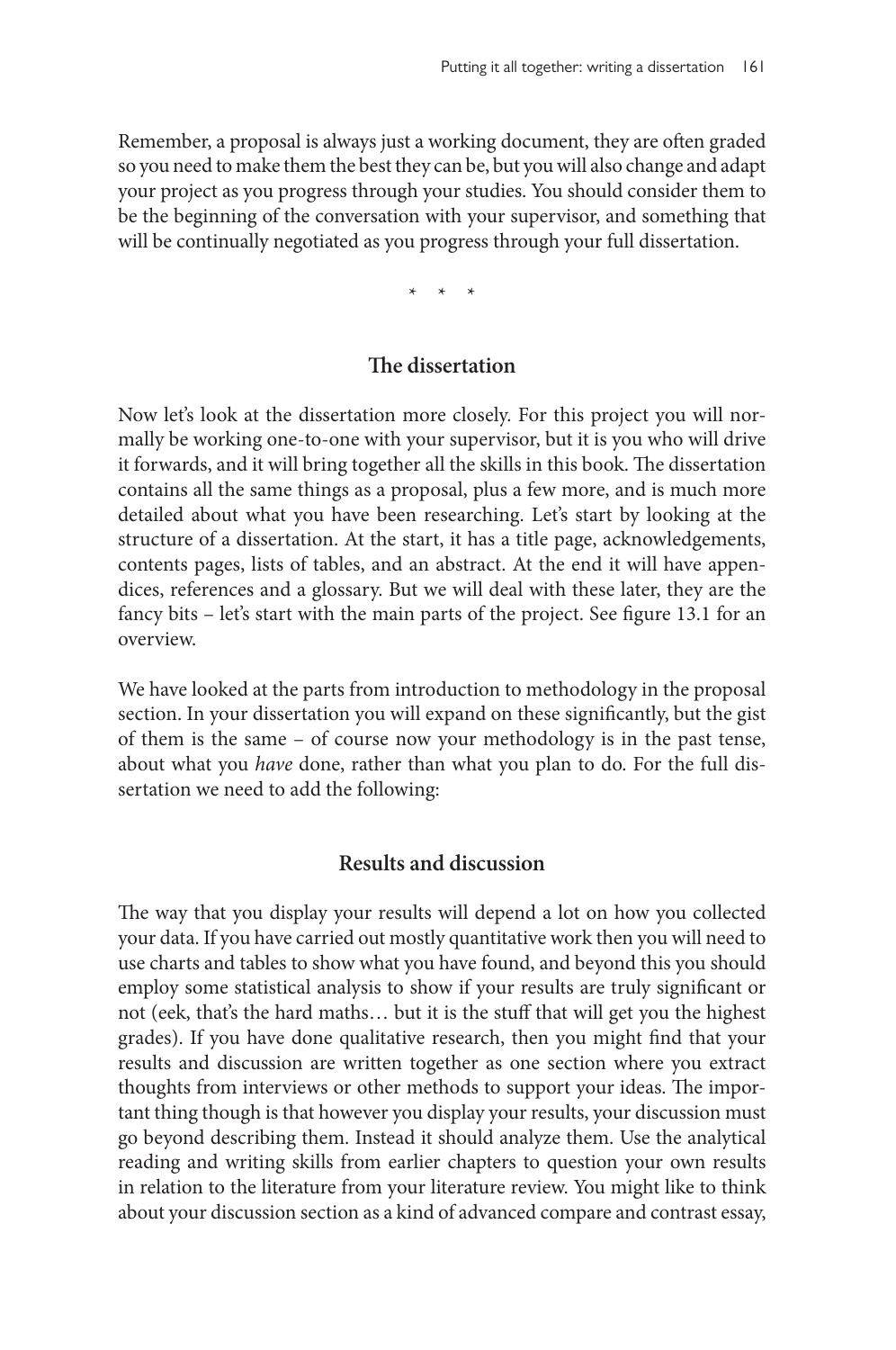

**Figure 13.1:** Essay template.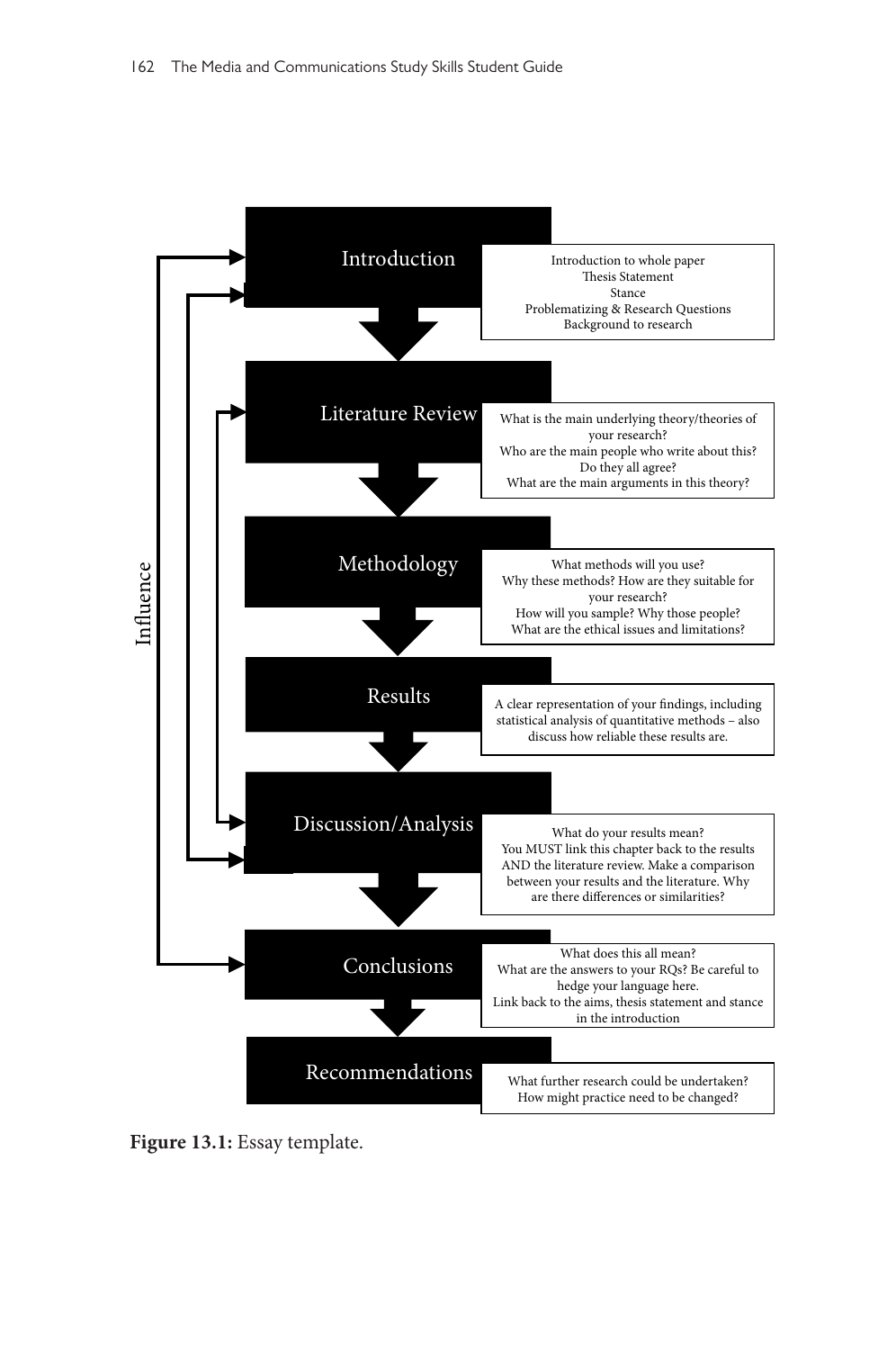where you compare your results with what the literature suggested you would find. Remember though, you must address every research question (and sub question) and every hypothesis (if you have those) as you write your discussion.

#### *Conclusion*

The conclusion for your whole dissertation isn't much different to any other conclusion. You must make sure that you answer fully the main question of the thesis, making that really, really clear. Perhaps write something like 'This dissertation set out to ask \_\_\_\_\_\_'. Your readers don't want to have to go hunting for the final answer, and there are normally lots of marks for having a strong conclusion, so make it super clear (if yours is the 20th paper your tutor has marked, they might be too tired to see a hidden answer). Remember too to ensure you include nothing new in the conclusion; everything should be a reflection on the work you have done in the pages (so many pages) beforehand.

#### *The trimmings*

Now you have the main bread and butter sorted, and wasn't that easy, you can now add the nice bits. Let's have a look at these, starting at the beginning:

#### *Title page*

Every university has pretty strict rules about what should be on the title page, and you should check with your institution to ensure you know what these are. It is really important to make a good first impression with the title page, so make sure you get this right.

#### *Acknowledgements*

You should include a page where you thank those who have supported your work. This might be family, friends or other people. You should always include your supervisor and other staff who have helped along the way, and also any institutions that have provided you with financial help during your studies.

#### *Contents page*

This is pretty self-explanatory, it should be a list of all the subsections of your dissertation along with their page numbers. You should add this last, and also take advantage of the tools included in packages like Word to make this easy.

#### *List tables and illustrations*

This, much like the contents page, should be done last, and with the aid of tools built into packages such as Word. It should be a list of all pictures, tables and charts in the dissertation along with their page numbers.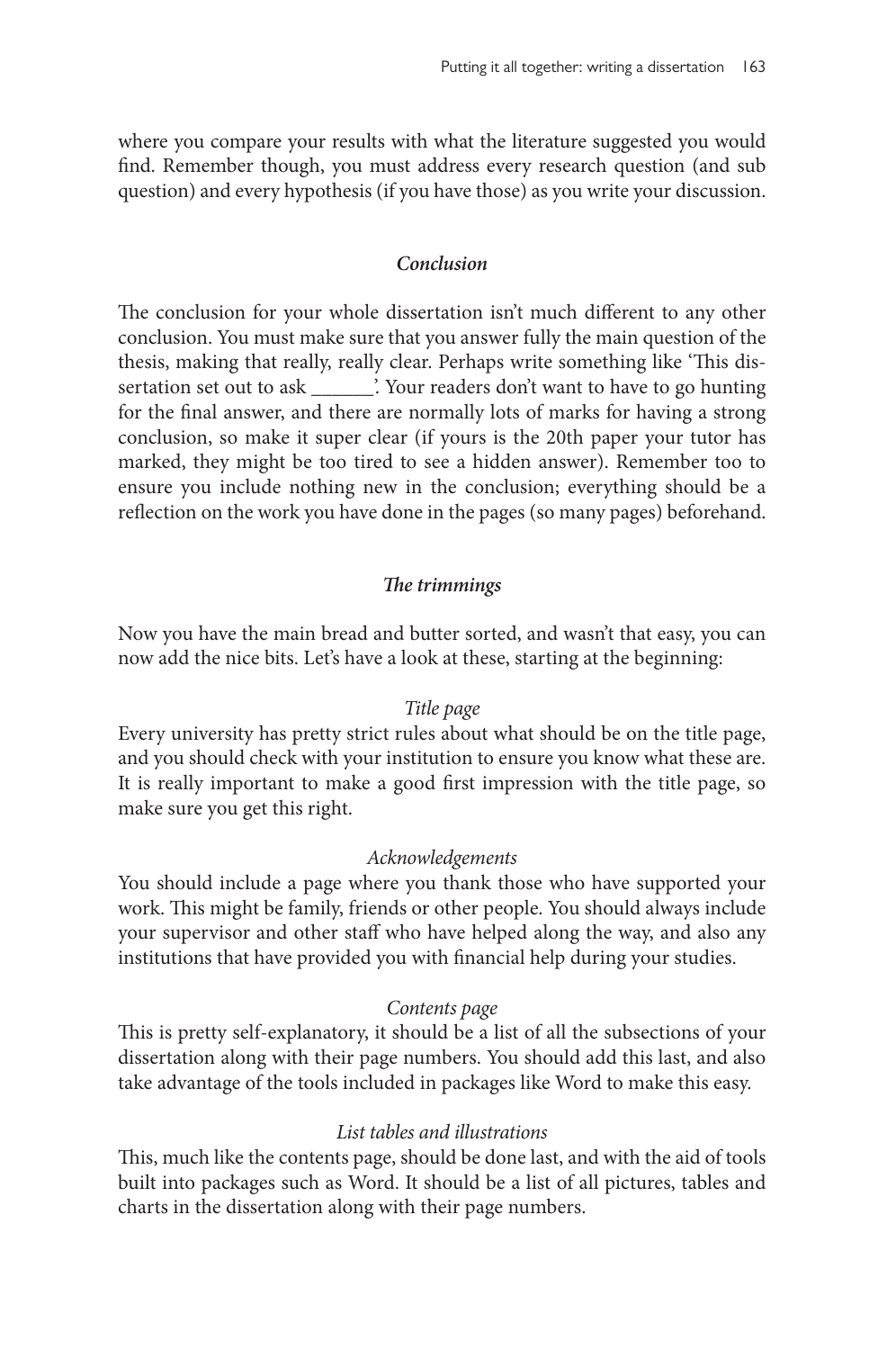#### *Abstract*

This is a brief outline of your work, including what you are studying, how you are studying, and what the results were. Unlike a book blurb, an abstract gives away the ending and findings too. Someone reading your abstract should know everything about your work before they even get to the introductions.

#### *And then at the end comes:*

### *Appendices*

Here you can include any supplementary materials from your research. This might include a copy of a survey, interview guides, or transcripts of interviews. Only include things that have been referred to in the main text. And don't put diagrams here that are better suited to being near their descriptions!

#### *References*

Don't forget you need to list all the sources you have cited, and you should do so using the preferred referencing methods. See chapter 4 for more on this.

#### *Glossary*

You may need to add a glossary of terms to your paper, particularly if it contains a great deal of specialist language or language that has contentious meanings. This might also appear near the front of the paper, just before the introduction.

 $*$  \*

Well done! You have reached the end! Your dissertation is beautifully bound, set in all the right fonts and line spacing and you have submitted it. It isn't until you look back after submission that you will fully realize how much you have achieved and how much you have progressed and changed. Submitting your work can sometimes leave a bit of an empty feeling, and once the initial celebration has passed you might be wondering where to go next, or if it was all worth it. I'm sure it was, but take one last look at the reflection chapter (6), and remind yourself why you started this process, and consider what were the highs and the lows. This final reflection process will help you take everything you have done forward to the next stages of your life. Good luck!

#### **References**

- Atzmanstorfer, K., Resl, R., Eitzinger, A., & Izurieta, X. (2014). The GeoCitizenapproach: community-based spatial planning–an Ecuadorian case study. *Cartography and geographic information science*, *41*(3), 248–259.
- Bryant R (1998). Power, knowledge and political ecology in the third world. *Progress in physical geography* 22: 79–94.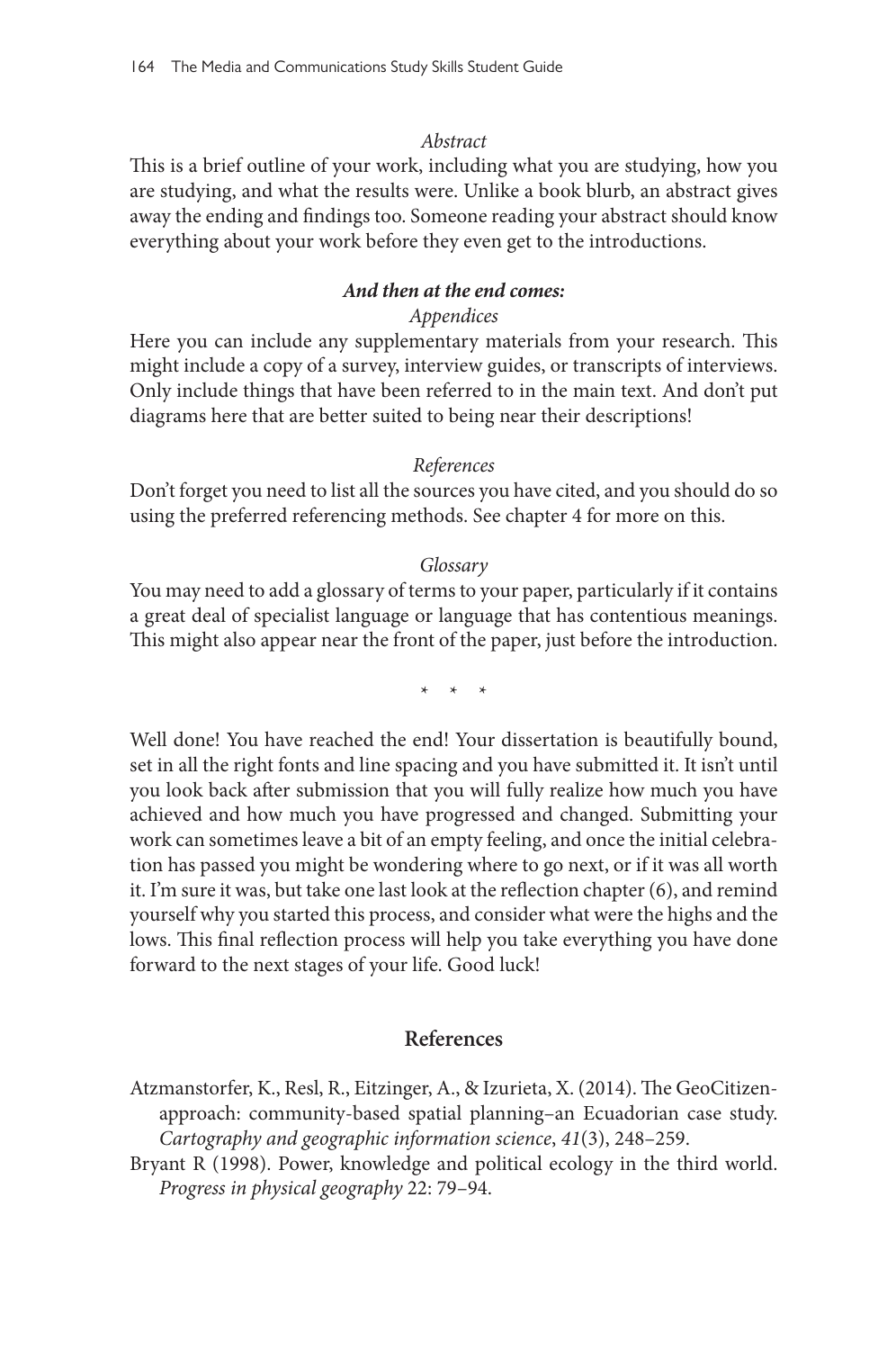- Castells M (2012). *Networks of outrage and hope: Social movements in the internet age.* Cambridge: Polity Press.
- Dwyer, T. (2016). *Convergent media and privacy*. Basingstoke and New York: Palgrave Macmillan
- Haynes, J. (2017). Backdoor access to WhatsApp? Rudd's call suggests a hazy grasp of encryption. Guardian, [online] Available from: [https://www.](https://www.theguardian.com/technology/2017/mar/27/amber-rudd-call-backdoor-access-hazy-grasp-encryption) [theguardian.com/technology/2017/mar/27/amber-rudd-call-backdoor](https://www.theguardian.com/technology/2017/mar/27/amber-rudd-call-backdoor-access-hazy-grasp-encryption)[access-hazy-grasp-encryption](https://www.theguardian.com/technology/2017/mar/27/amber-rudd-call-backdoor-access-hazy-grasp-encryption) [Accessed April, 2017]
- Hordijk, M. & Baud, I. (2006). The role of research and knowledge generation in collective action and urban governance: How can researchers act as catalysts? *Habitat international* 30: 668–689.
- Jordan, T. (2015). *Information politics: Liberation and exploitation in the digital society*. London: Pluto
- Juris, J.S. (2005). The new digital media and activist networking within anticorporate globalization movements. *The annals of the American Academy of Political and Social Science* 597(1): 189–208.
- Leach, M. & Scoones, I. (2007). Mobilising Citizens: Social movements and the politics of knowledge (IDS working paper 276). Brighton: IDS.
- Lee, D. (2017). Anger as US internet privacy law scrapped. BBC News, [Online] Available from: <http://www.bbc.co.uk/news/technology-39427026> [Accessed May 2017].
- Lyon, D. (2015). *Surveillance after Snowden*. Malden: Polity.
- MacAskill, E. (2017). Trump's Wiretap Paranoia and the Reality of Modern Surveillance. *The Guardian*, [Online] Available from: [https://www.](https://www.theguardian.com/world/2017/mar/06/trumps-wiretap-paranoia-reality-modern-surveillance) [theguardian.com/world/2017/mar/06/trumps-wiretap-paranoia-reality](https://www.theguardian.com/world/2017/mar/06/trumps-wiretap-paranoia-reality-modern-surveillance)[modern-surveillance](https://www.theguardian.com/world/2017/mar/06/trumps-wiretap-paranoia-reality-modern-surveillance) [Accessed March 2017].
- Marx, G.T. (2016). *Windows into the soul: Surveillance and society in an age of high technology*. Chicago: University of Chicago Press
- Oltermann, P. (2017). German Parents told to Destroy Doll that can Spy on Children In: [Online] Available from: [https://www.theguardian.com/](https://www.theguardian.com/world/2017/feb/17/german-parents-told-to-destroy-my-friend-cayla-doll-spy-on-children) [world/2017/feb/17/german-parents-told-to-destroy-my-friend-cayla-doll](https://www.theguardian.com/world/2017/feb/17/german-parents-told-to-destroy-my-friend-cayla-doll-spy-on-children)[spy-on-children](https://www.theguardian.com/world/2017/feb/17/german-parents-told-to-destroy-my-friend-cayla-doll-spy-on-children) [Accessed February 2017]
- Peet, R. & Watts, M.J. (eds.) (2004). *Liberation ecologies*. 2nd ed (1st ed 1996). London; New York: Routledge.
- Specht, D. (2017). Undressing with the lights on: Surveillance and *The Naked Society* in a digital era. *Westminster papers in communication and culture*, *12*(3), 78–90.
- Specht, D. (2018). Neogeography, development and human rights in Latin America. In: *Natural resource development and human rights in Latin America: State and non-state actors in the promotion and opposition to extractivism activities.* School of Advanced Study, London.